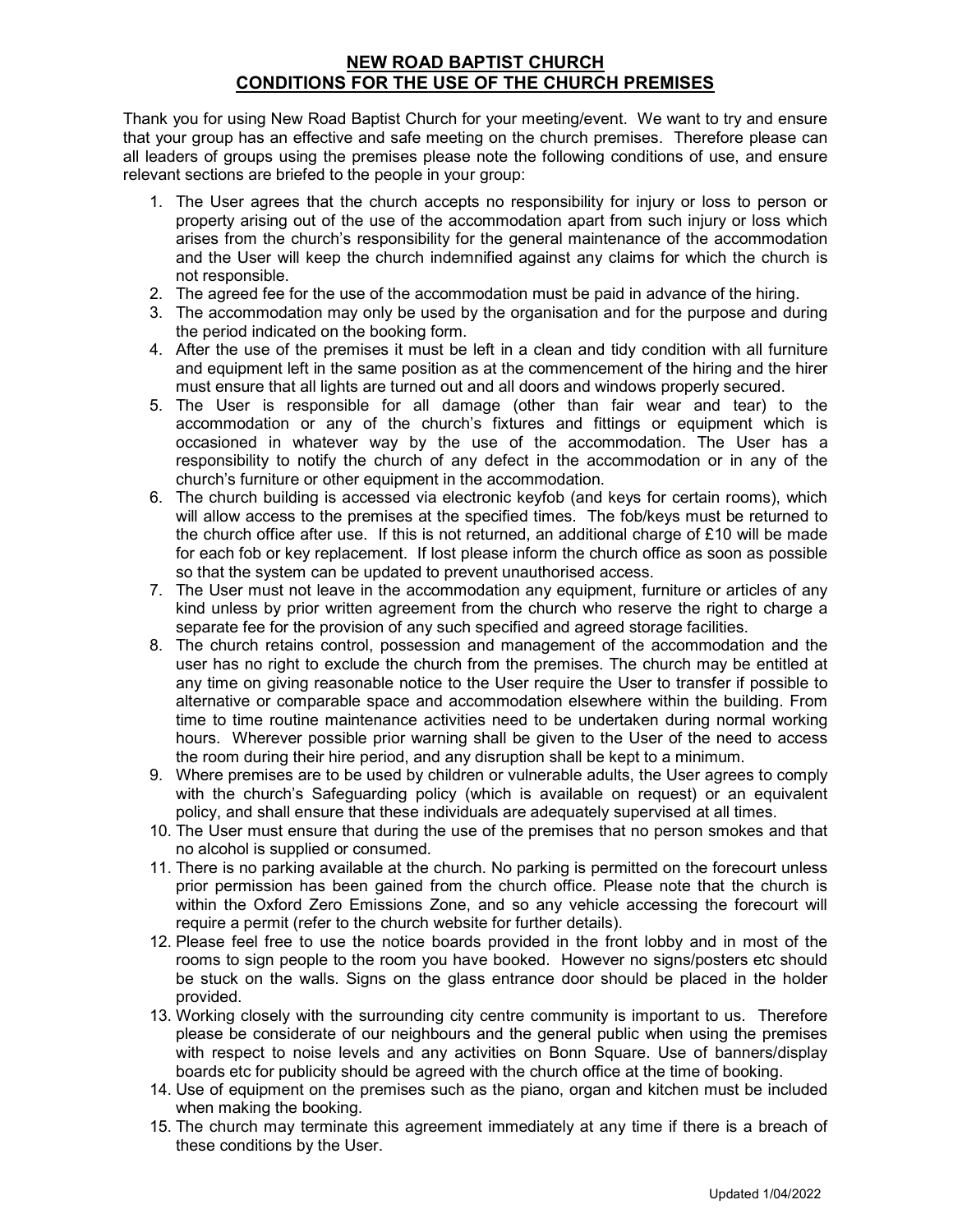# NEW ROAD BAPTIST CHURCH CONDITIONS FOR THE USE OF THE CHURCH PREMISES

#### Emergency Procedures & Security

- 16. If a fire is detected raise the alarm by sounding your nearest fire alarm point, and dial 999 for the Fire Brigade. You should familiarise yourself with the fire extinguishers that are located in each room (please ensure it is the correct type for the fire you are tackling), but these should only be used if this can be done without personal harm. Make sure you are aware of the fire exits and alarms and can quickly evacuate your group in case of fire, to the fire assembly point on the church forecourt. The lifts must not be used if there is a fire, so special arrangements should be considered in advance where your group includes those not able to use the stairs. Please ensure when you unlock the room you are using, that you also unlock the room's fire exit where applicable. A summary of the fire instructions are on display in each room.
- 17. If you are using the main chapel building, please ensure that all fire escape doors are kept unlocked during your meeting, and locked when vacating the chapel.
- 18. All corridors must be kept clear at all times. Under no circumstances should bikes be brought into the premises – please use the cycle parking facilities located in the city centre.
- 19. The User is responsible for ensuring the maximum capacity of each room is not exceeded. The capacity is as follows:
	- a. Chapel 150 people (ground floor, see below)
	- b. Tidmarsh 80 people (seated in rows)
	- c. Mint House 25 people
	- d. Other rooms refer to church office
- 20. The chapel gallery should only be used following completion of a separate risk assessment, due to its low balcony. Temporary guardrails are provided at the stair locations.
- 21. In the event of an emergency, please let the designated church contact number know:

#### Church Emergency contacts (in order):

1) Church Office 01865 798235

- 2) Other contacts will be provided on booking
- 22. Should the lift suffer a breakdown there is an emergency button that will dial directly through to the church office/lift maintenance company to raise the alarm.
- 23. The User shall ensure the signing in/out book is completed in the front entrance. The User is responsible for the security of the entrance door of the building  $-$  the video intercom system is provided in many of the rooms to allow the door to be opened remotely. The intercom systems has different buttons provided for each room – please inform your guests which room your event is being held in to allow easier access.
- 24. Please note for the purposes of security, the church has a CCTV system that records footage of users entering/exiting the building. This is stored securely in accordance with the church's privacy policy.

#### First Aid & Health & Safety

25. Users should ensure they have adequate first aid provision for the activity they are

organising. Further guidance is available on the HSE website. First aid boxes are located:

- 1) Outside the kitchen on the ground floor;
- 2) In the 'Old Mint' coffee house.
- 26. Any accident should be recorded in the accident book available with the first aid kit on the ground floor corridor. Completed accident forms should be returned to the church office, and notified of any materials used from the first aid kit (you will not be charged for these).
- 27. It is your responsibility to ensure that any electrical items you bring into the building are safe i.e. PAT tested where required (refer to HSE website for more details). Any electrical equipment other than audio/computer equipment requires permission from the church office.
- 28. Please follow relevant government guidance in relation to Covid-19 precautions that may need to be taken in relation to your event.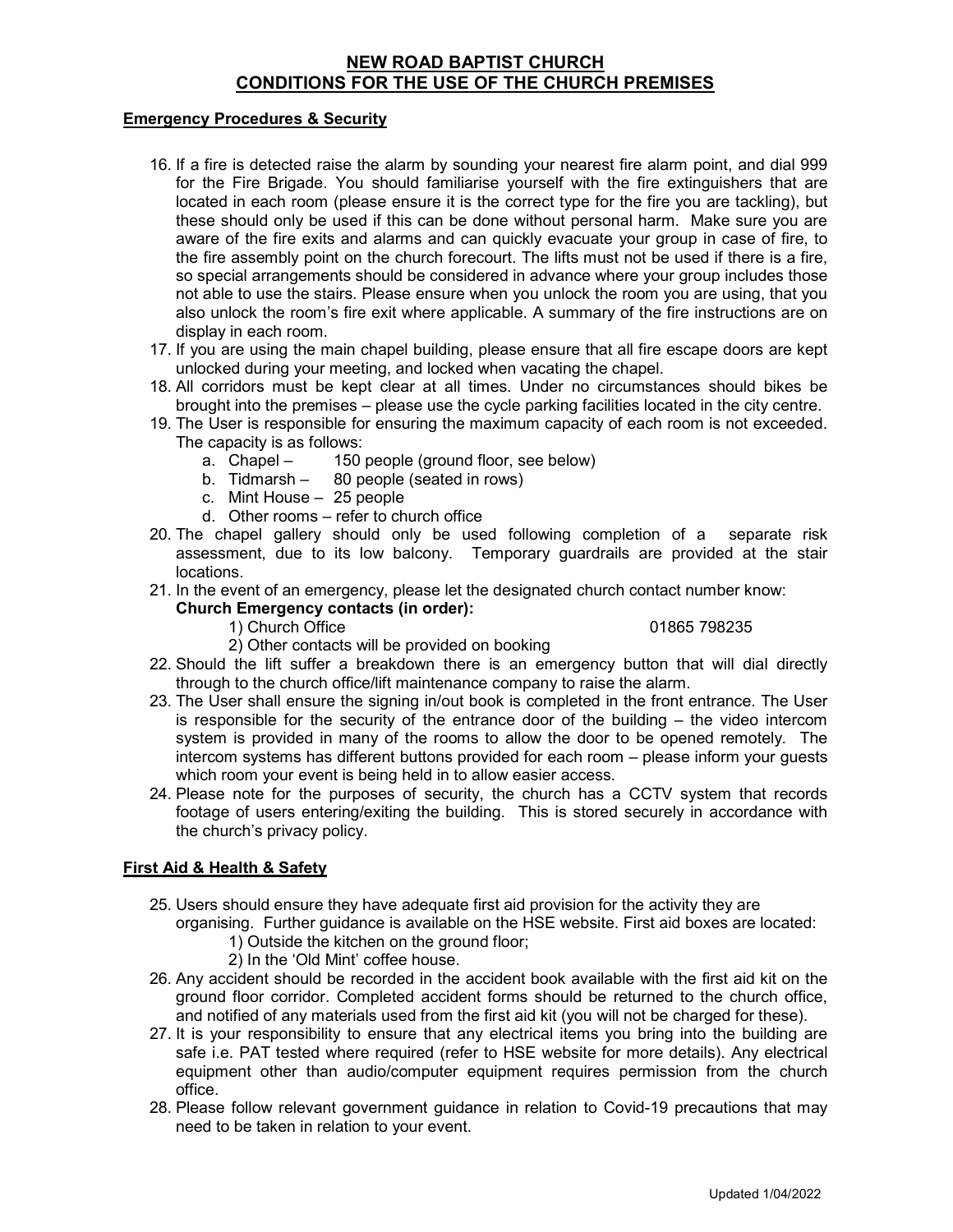# NEW ROAD BAPTIST CHURCH CONDITIONS FOR THE USE OF THE CHURCH PREMISES

29. If the kitchen is being used for food preparation/serving, the User shall ensure that the relevant food hygiene training/guidance is followed. A copy of key guidance is displayed in the kitchen for reference. Please ensure instructions for the dishwasher are followed.

We want to ensure these premises meet your needs & expectations of your group – therefore if you find anything on the premises which is damaged or missing, or you have any suggestions for how we can improve the service we provide for you please let the church office know.